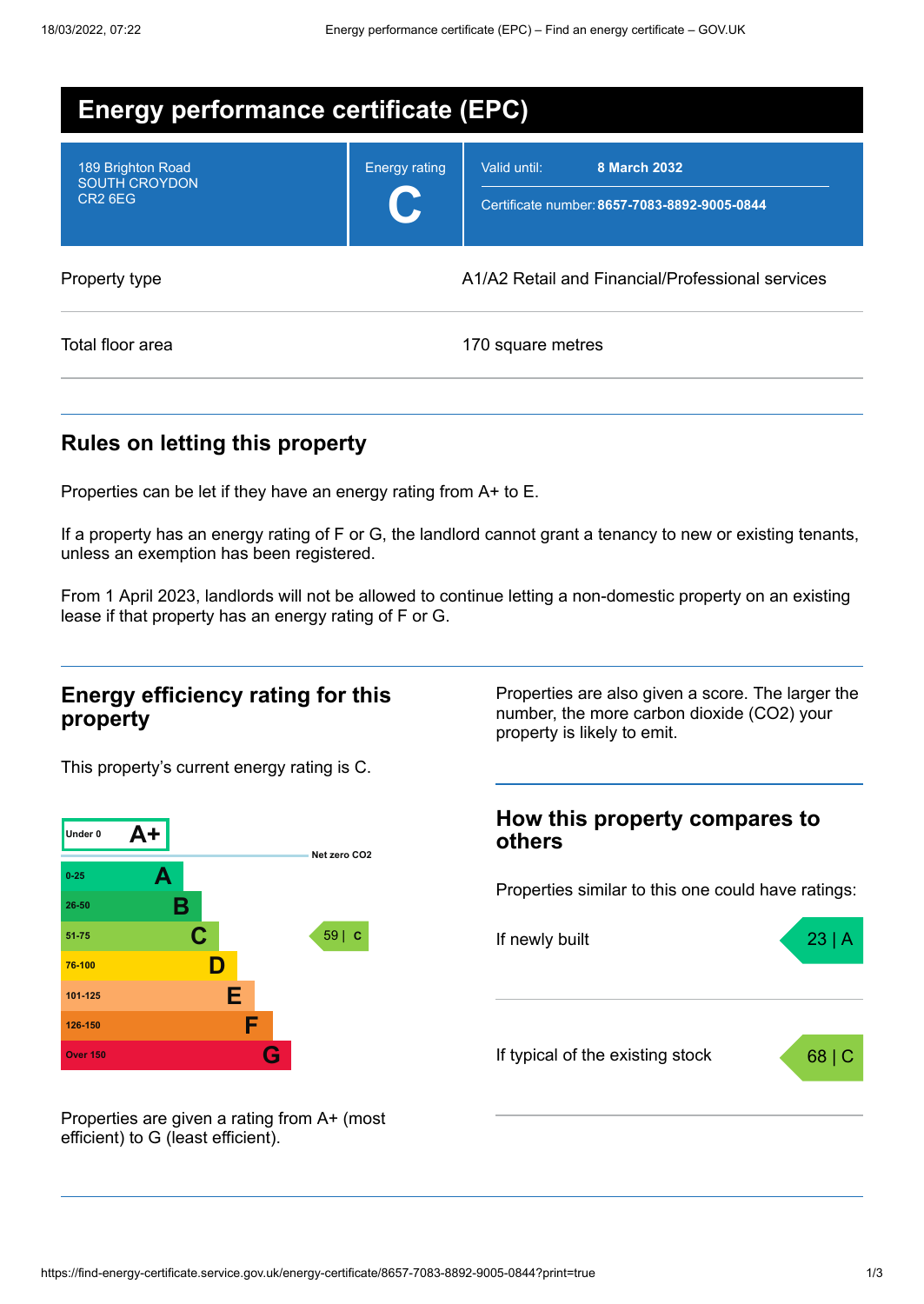# **Breakdown of this property's energy performance**

| Main heating fuel                          | <b>Natural Gas</b>                     |
|--------------------------------------------|----------------------------------------|
| <b>Building environment</b>                | <b>Heating and Natural Ventilation</b> |
| Assessment level                           | 3                                      |
| Building emission rate (kgCO2/m2 per year) | 60.65                                  |
| Primary energy use (kWh/m2 per year)       | 354                                    |

## **Recommendation report**

Guidance on improving the energy performance of this property can be found in the recommendation report [\(/energy-certificate/0929-2993-9725-2802-9341\)](https://find-energy-certificate.service.gov.uk/energy-certificate/0929-2993-9725-2802-9341).